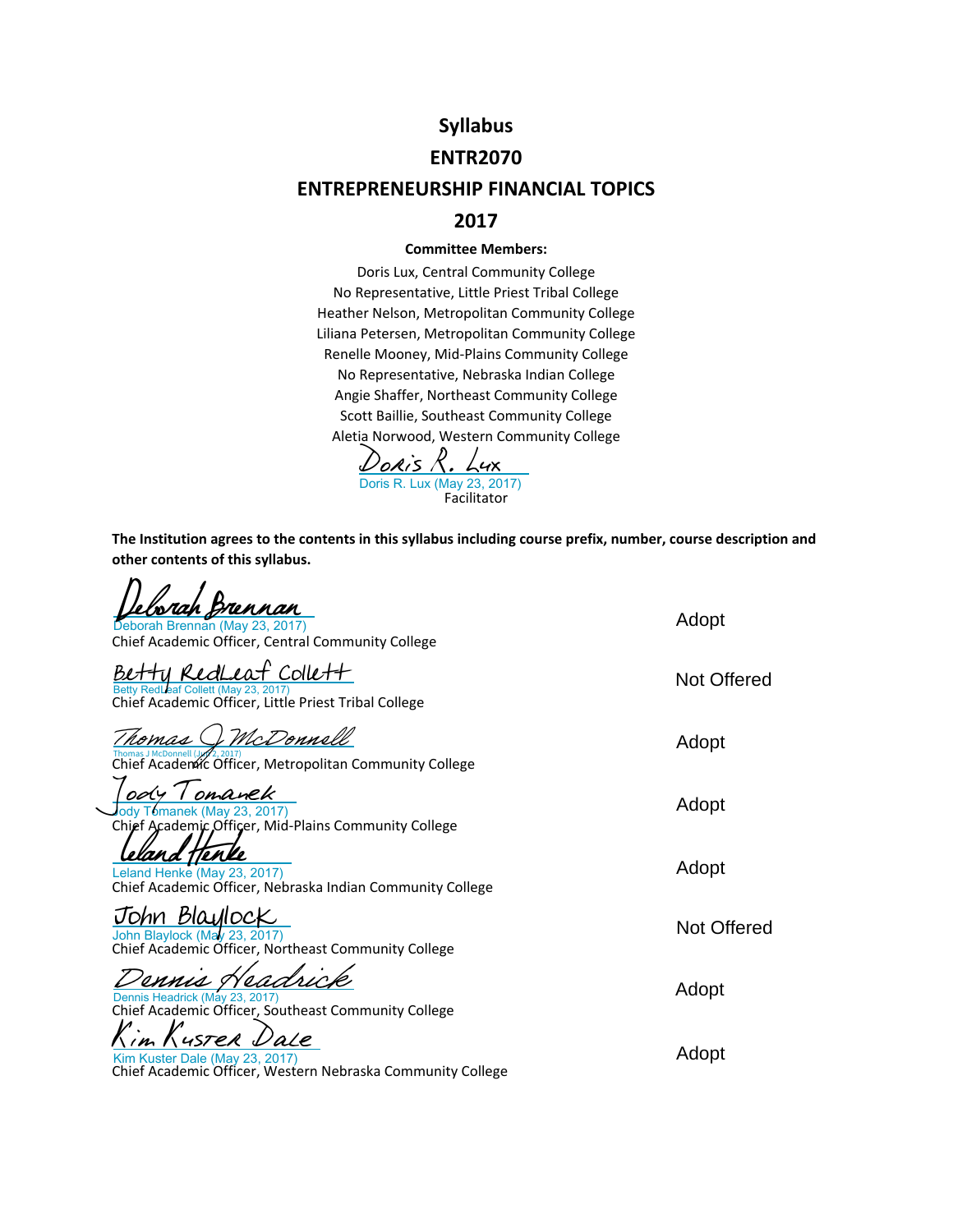#### **I. CATALOG DESCRIPTION**

| Course Number:        | <b>ENTR2070</b>                                                                                                                                                                                                                                                                                                                                   |
|-----------------------|---------------------------------------------------------------------------------------------------------------------------------------------------------------------------------------------------------------------------------------------------------------------------------------------------------------------------------------------------|
| Course Title:         | <b>Entrepreneurship Financial Topics</b>                                                                                                                                                                                                                                                                                                          |
| Prerequisite $(s)$ :  | None                                                                                                                                                                                                                                                                                                                                              |
| Catalog Description:  | This course will cover financial topics for entrepreneurial<br>businesses. Financial topics include budgeting, financial<br>statements, and learning how to work with an accounting<br>professional. Other topics include funding, income tax, sales and<br>use tax, payroll tax, unemployment tax, employee benefits and<br>retirement planning. |
| Credit Hours:         | 3.0 semester hours/4.5 quarter hours                                                                                                                                                                                                                                                                                                              |
| <b>Contact Hours:</b> | 45 hours                                                                                                                                                                                                                                                                                                                                          |
|                       | .45 hours                                                                                                                                                                                                                                                                                                                                         |

### **II. COURSE OBJECTIVES/COMPETENCIES**

- *Course will*
	- (1) Provide guidance for students to create financial statements.
	- (2) Discuss budgeting procedures.
	- (3) Explore Nebraska state and local sales and use taxes. (other states may be explored if applicable).
	- (4) Identify payroll taxes.
	- (5) Explain the requirements for federal and state income taxes including the differences based on business entity.
	- (6) Discuss filing requirements and tax deadlines for the taxes covered.
	- (7) Explore employee benefits options.
	- (8) Explore retirement planning options.
	- (9) Explore funding options.

#### **III. STUDENT LEARNING OUTCOMES**

*Students will be able to*

- (1) Develop basic financial statements with a budget as related to the business planning process.
- (2) Describe the filing requirements for Nebraska Sales and Use Tax.
- (3) Describe the filing requirements that are related to payroll taxes.
- (4) Identify which income tax returns apply to different business entities.
- (5) Explain the information needed for the preparation of federal and state income tax returns including estimated taxes.
- (6) Demonstrate basic knowledge of employee benefits options available.
- (7) Demonstrate basic knowledge of retirement planning options available.
- (8) Analyze funding options.